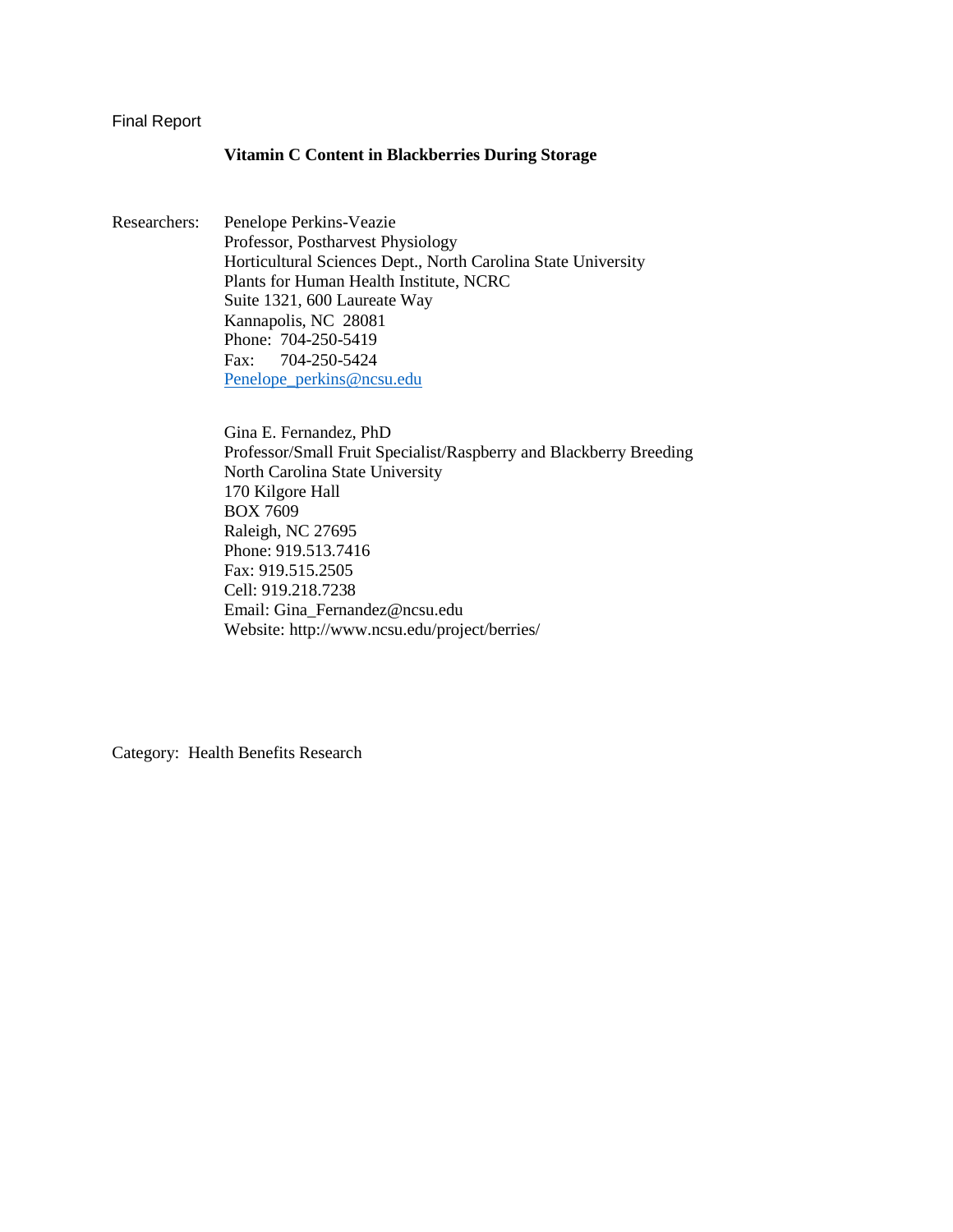# **VITAMIN C CONTENT IN BLACKBERRIES DURING STORAGE**

## **Rationale and Protocol**

Vitamin C (ascorbic acid) has many functions for human health. It preserves nerve function, skin health, serves as a radical scavenger in the body, and may help immune function. Consumers are increasingly interested in purchasing fruits perceived to provide health values and vitamin C is well recognized as important to daily health.

If more than 20% of the recommended daily intake (RDI) for a vitamin is met with a serving, a fruit can be labelled as an excellent source of that vitamin. In blackberries, the USDA reported content of ascorbic acid (vitamin C) is 21 mg/100 g fresh weight (fwt) or 31 mg per cup of blackberries (154 g). This represents 47% of the RDI of vitamin C (based on 65 mg daily) in a serving, making blackberries a very rich source of vitamin C.

Blackberries were obtained locally held at 4 ºC and 90% relative humidity (RH) for 0 to 7 days. We were unable to obtain more varieties and fruit shelf life was stopped at 7 days due to excess decay. Fruit free of decay or injury were frozen at -20 C and extracted with meta-phosphoric acid followed by high performance liquid chromatography using a photodiode array at 254 and 280 nm.

## **Results**

Total and free ascorbic acid varied slightly among the varieties. 'Ouachita' and 'Von' contained 22-27 mg/100g total ascorbic acid while 'Apache' was slightly higher (27-32 mg/100 g). Two to 18% of vitamin C was lost over a week of storage (Table 1).

Free ascorbic acid values are within levels reported for other erect type blackberries ('Arapaho' and 'Cherokee') and slightly higher than values reported for 'Chester Thornless' (Gundogdu et al, 2016; Jiao and Wang, 2000). An average value of 27 mg/100 g total ascorbic acid among the varieties at days 0 and 7 gives 60-64% of the recommended daily intake for vitamin C (70 or 65 mg daily) for a cup (154 g) of blackberries.

Organic acids other than ascorbic acid were also quantified to look for possible relationships. Only isocitric acid was correlated to ascorbic acid, with about a 40% fit. Isocitric acid is synthesized from citric acid as part of fruit respiration, so this relationship may reflect the slight losses of ascorbic acid over storage. Isocitric acid and its ester (isocitric lactone) were slightly higher than malic in 'Ouachita', 'Von', and 'Apache' (Figure 1).

## **Impact**

Erect-type blackberry fruit are an excellent source of vitamin C, providing 41% of recommended daily intake per 100 g serving.